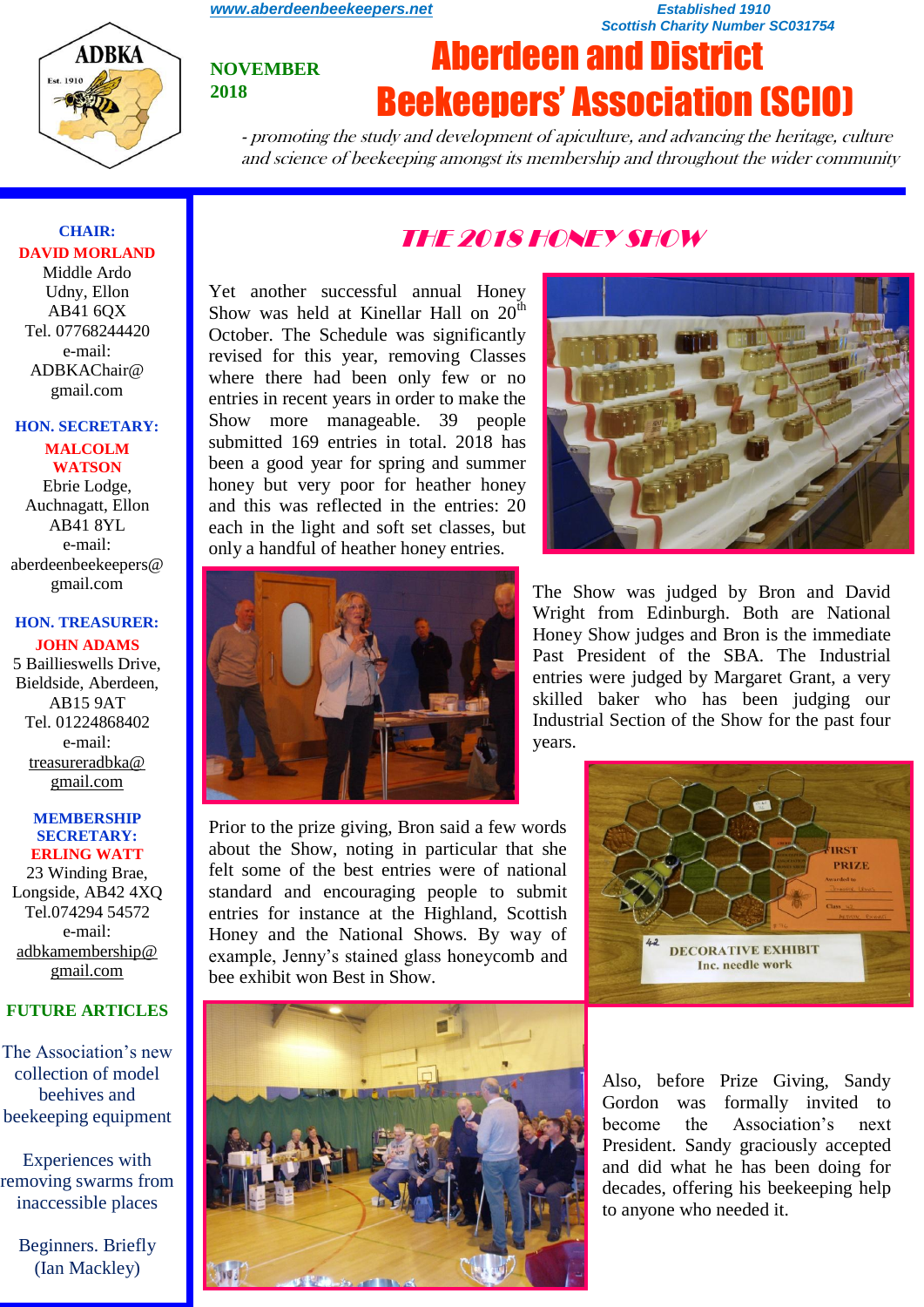

David gave a short and insightful talk on how honey exhibits are judged. Clearly time does not permit all exhibits to be tasted. The judges first look for 'elimination' faults, for example failing to meet the Schedule (e.g. wrong type of jar), or in the wrong Class (e.g. medium honey entered in the light Class). They then screen for externally visible 'downgrade' faults, for instance imperfect lids, chipped jars, air bubbles or signs of granulation in liquid honey. At this point the original say 20 entries will have been reduced to only six or eight jars which are actually opened. The visible surface of the honey is then scrutinised for further 'downgrade' faults such as impurities, scum etc.

The honey might also be tested for water content at this point. Finally, the few exhibits which have got this far are assessed for aroma and taste then ranked accordingly. David's tip for success is to pay attention to detail – all the judging factors to the point where the jar is opened are completely within the control of the beekeeper - to aim to get your entries to the standard where they are at least tasted in the first place, and prizes will follow.

Lots of thanks are due to the Co-Conveners, Alison Goss and Jenny Lewis, to Stewards and other helpers, Donald, Malcolm, Karl, Joan, Naomi and Steve, and of course to Margaret and Moira for a splendid tea.

**Ian MACKLEY**

#### TROPHIES AND AWARDS

Jim Tocher Trophy Most points in the Novice Class Geoff Holtom ADBKA Shield Best exhibit in the Junior Class Sophie Breeman

The Thorne Trophy Most points in the show Joan Gilbert-Stevens The A.S.C.D. Trophy Best exhibit in the show Jenny Lewis The John Cooper Cup Best exhibit of cut comb honey Lindsey Macaulay The President's Trophy (This year) Best lemon honey cake Anne Daniels The Bill MacKenzie Quaich Best exhibit in liquid ling heather Hugh Donohoe The Henry Simpson Trophy Best exhibit in medium/dark honey Ken Gow The Anne C. Beddie Trophy Best exhibit in the Beeswax Class Rhian&Crawford Anderson MTM Construction Shield Best exhibit in light honey Jamie Evans The Captain Manson Trophy Most points in the Industrial Class Rosie Waites The David Pert Memorial Prize Best exhibit in the handicraft class Lindsey Macaulay S. C. Rae Memorial Trophy Best frame Hugh Donohoe John D. Walker Memorial Trophy Best exhibit of soft set honey Witek Mojsiewicz



*Shop window display Industrial class Honey warming cabinet 1 st prize (Rhian&Crawford Anderson) Numerous entries (Lindsey Macaulay)*





*Handicraft class 1st prize*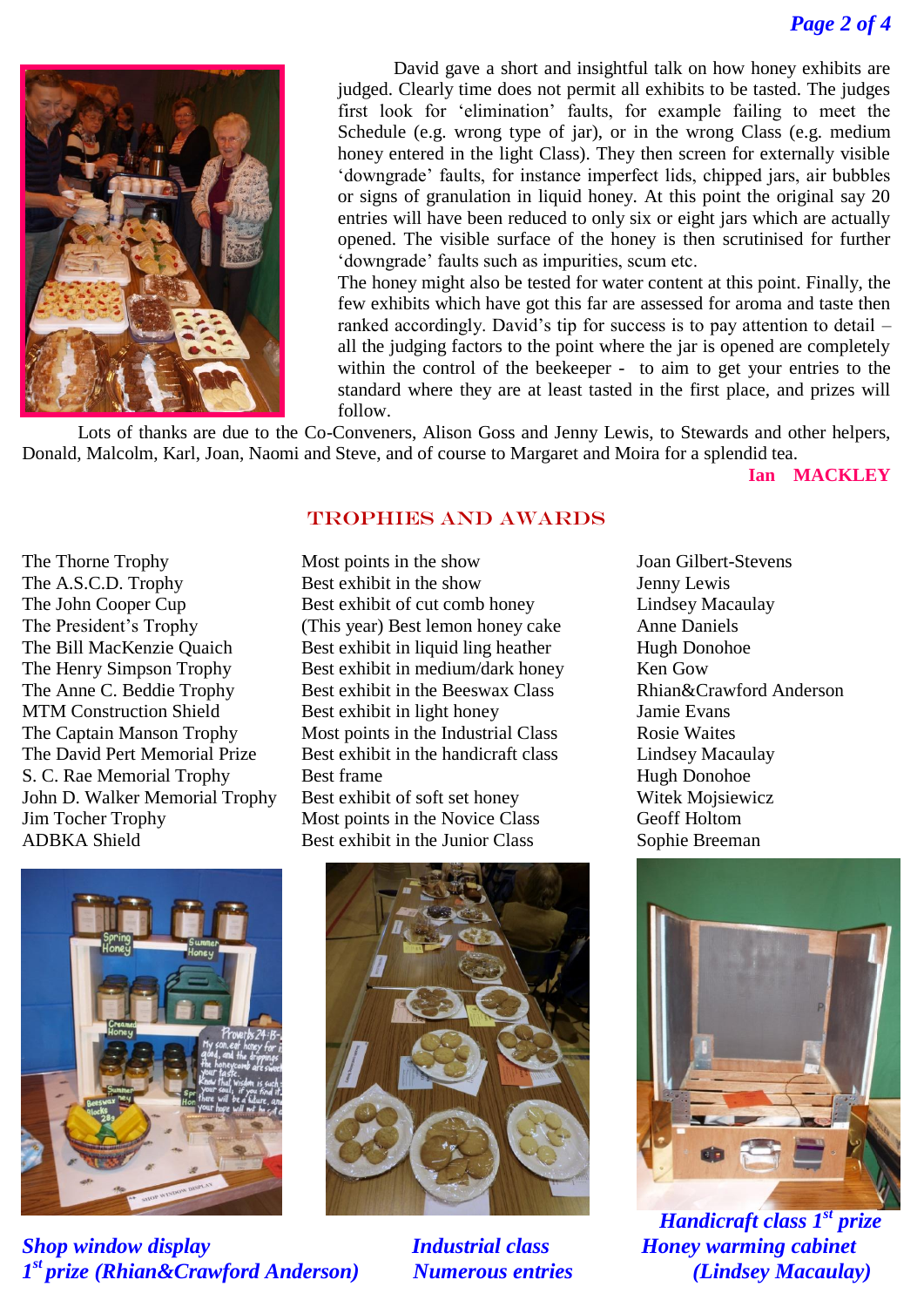*Page 3 of 4*



*Katie Hall Impressive beeswax entries Joan Gilbert-Stevens* 





*st prize Class 31*

# **MORE BY LUCK THAN BY DESIGN**

I was lucky enough to win first prize at this year's honey show for this close-up photograph of a drone at the 'purple-eye stage' of development. Last year I came second with a close-up of a worker emerging. On both occasions, lots of people asked how the pictures had been taken, clearly in the mistaken belief that I had some expertise that I might be able to pass on. Rather than allow that myth to persist, here's the background to the photographs.



I have a fairly good SLR camera, which I've used a lot over the years, and I have a basic knowledge of the principles of taking a decent photograph with it. However, it's useless for taking down to the hives, being heavy, bulky and calling for framing to be done through an eye piece. Instead, I routinely pop into the pocket of my bee suit a compact camera that my wife bought some years ago, which is fully automatic and has a 'macro' setting. That means you can set it to focus very close up to small objects. It is a Panasonic DCM-TZ40, which wasn't cheap at around £150, but probably not that expensive in terms of its quality. A quick search on the internet suggests that this model is probably now out of date, but there's bound to be better, more advanced cameras in this price bracket. It is also likely that modern smart phone cameras can do an even better job.

Both pictures were taken on the same day in June last year. It was really clear and sunny, ideal for snapping without the need to worry about using a flash. I had set out specifically to take some photographs of the bees and I

deliberately went to one of my mating nucs for that purpose. These small colonies tend to be very placid and can be easily handled without gloves, a big advantage when you are using a camera. In advance, I had set the camera to take macro photographs at the highest picture quality available.

I opened the nuc box and carefully removed one of the frames. With even greater care, I laid it down on its side on top of the other frames so that I had both hands free. Next, I made sure that I wasn't standing between the sun and the hive so as not to cast a shadow, and then had a look at what the bees were up to. As you might expect, there was a lot of action.

One of the big advantages of digital cameras is the freedom



to take lots of pictures without worrying about the cost of developing and printing. (If this doesn't make sense to you, you are too young to remember going to the chemist shop with your film and then waiting a week or more for the developed photographs to be produced.) Therefore - and here is my big secret revealed - take loads of pictures. On the grounds of probability, you are very likely to get one or two good ones. In this case, there were plenty of workers emerging, an ideal subject. Then I spotted this undeveloped drone, which had somehow become accidentally uncapped as I removed the frame - bad news for him, but good luck for me.

So, my prize winning photography relies on the fact that you don't get to see the large quantity of useless stuff that I produce. If you fancy taking the same approach, you're sure to get good results too, with the added bonus that you will have added yet another fascinating dimension to your beekeeping hobby.

# **Graham Torrie**